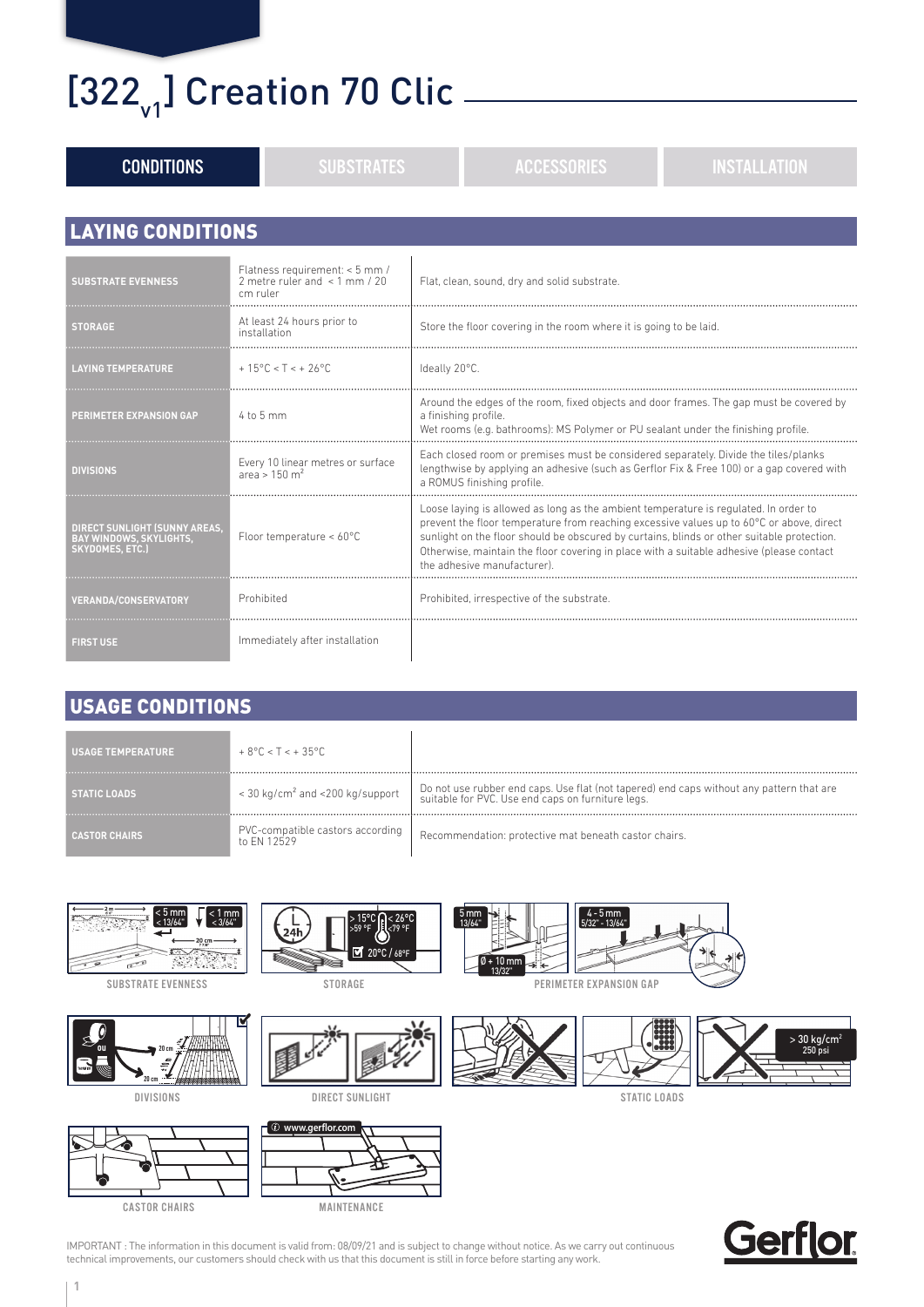### $[322_{v1}]$  Creation 70 Clic -

CONDITIONS **SUBSTRATES External SUBSTRATES External ACCESSORIES External ACCESSORIES** 

#### SUBSTRATE CONDITIONS

For installing this floor covering

| Concrete floor, painted concrete, levelling<br>compound, cement based screed, anhydrite<br>(calcium sulphate)-based screed |   | Cement based substrate: < 7 % CCM, 92 % RH -<br><b>7% CCM</b><br>Anhydrite-based substrate: < 1 %.<br>If necessary, prepare the support and apply a smoothing<br>compound to eliminate any irregularities                     |  |
|----------------------------------------------------------------------------------------------------------------------------|---|-------------------------------------------------------------------------------------------------------------------------------------------------------------------------------------------------------------------------------|--|
| Ceramic tiles                                                                                                              |   | <mark>&lt; 5 mm -</mark> 13/64<br>If tile joints < 5 mm wide and < 2mm deep,<br>and no unevenness.<br>$< 2 \text{ mm}$<br>$\frac{5}{64}$<br>Otherwise, apply a grouting product<br>or levelling compound                      |  |
| Glued compact PVC / rubber / linoleum floor<br>coverings                                                                   |   | After examination and repair depending on the condition of the floor covering.<br>If more than 10% is in bad condition, complete removal is necessary followed<br>by new substrate preparation                                |  |
| Glued foam backed PVC floor coverings                                                                                      |   | In residential areas only.<br>After examination and repair depending on the condition of the floor covering.<br>If more than 10% is in bad condition, complete removal is necessary followed<br>by new substrate preparation. |  |
| Textile floor covering (carpet) / textile-backing PVC<br>floorings                                                         |   | Prohibited                                                                                                                                                                                                                    |  |
| Vinyl asbestos tiles                                                                                                       |   | Refer to Gerflor's Technical Guide for Overlaying Asbestos Floors                                                                                                                                                             |  |
| Acoustic underlayers                                                                                                       |   | Only Gerflor Acoustic Plus (in premises classified max CEN 34, excluding food stores<br>and DIY) and Gerflor Acoustic 15 dB.<br>Refer to corresponding installation quidelines.                                               |  |
| Glued parquet / laminated floor /floating parquet or<br>wood based panels                                                  | X | Prohibited (complete removal)                                                                                                                                                                                                 |  |
| 0SB                                                                                                                        |   | Complete removal or lining boards                                                                                                                                                                                             |  |
| Wood-based panel flooring on joists or battens /<br>parquet nailed on battens ventilated underneath                        |   | Allowed                                                                                                                                                                                                                       |  |
| Water reversible underfloor heating                                                                                        |   | Allowed                                                                                                                                                                                                                       |  |
| Underfloor heating with circulating water, max<br>temperature 28°C                                                         |   | Allowed                                                                                                                                                                                                                       |  |
| Radiant electric underfloor heating                                                                                        |   | Gluing mandatory                                                                                                                                                                                                              |  |

The preparation of the substrate must comply with the current relevant standards in the country of use. For any information on product properties and usages, please refer to its technical datasheet: www.gerflor.com.

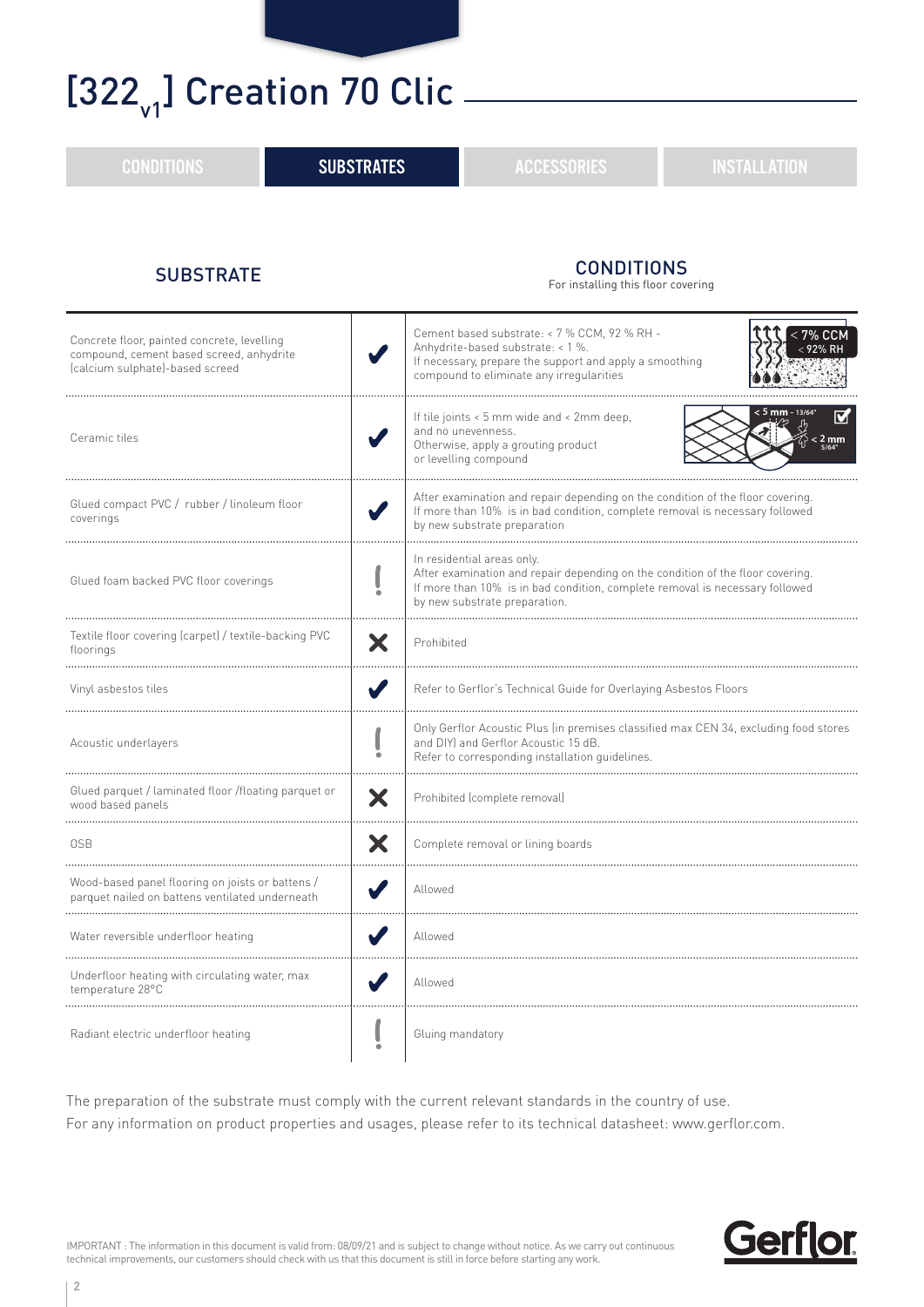### $[322_{v1}]$  Creation 70 Clic  $\frac{1}{2}$

| <b>CONDITIONS</b>                                    | <b>ACCESSORIES</b><br><b>INSTALLATION</b><br><b>SUBSTRATES</b>                                                                                                                                                           |  |  |  |  |  |
|------------------------------------------------------|--------------------------------------------------------------------------------------------------------------------------------------------------------------------------------------------------------------------------|--|--|--|--|--|
|                                                      |                                                                                                                                                                                                                          |  |  |  |  |  |
| <b>TOOLS</b>                                         | Cutter - Tape measure - Metal ruler -<br>Non-rebound mallet – Ref.: 94964 from ROMUS - LVT-Clic roller – Ref.: 93153 from ROMUS<br>Mitre shears - Reference ROMUS: 93401 / JANSER: 237 530 000                           |  |  |  |  |  |
| <b>ADHESIVES FOR DIRECT SUNLIGHT</b><br><b>AREAS</b> | Refer to adhesive manufacturers recommendations                                                                                                                                                                          |  |  |  |  |  |
| <b>DIVISIONS</b>                                     | FIX&FREE 100 and ROMUS accessories                                                                                                                                                                                       |  |  |  |  |  |
| <b>ACOUSTIC UNDELAYER</b>                            | Gerflor Acoustic 15 dB - Ref.: 17980001 - See Installation Guidelines [330]<br>Gerflor Acoustic Plus - Ref.: 074040001 - See Installation Guidelines [332]                                                               |  |  |  |  |  |
| <b>FINISHES</b>                                      | Skirting Design - Ref.: 6086 / Skirting Design - MDF - Ref.: 5947 - See Installation Guidelines [504A] and [504B].<br>Door threshold: refer to Romus catalogue.<br>Wet rooms (e.g. bathrooms): MS Polymer or PU sealant. |  |  |  |  |  |

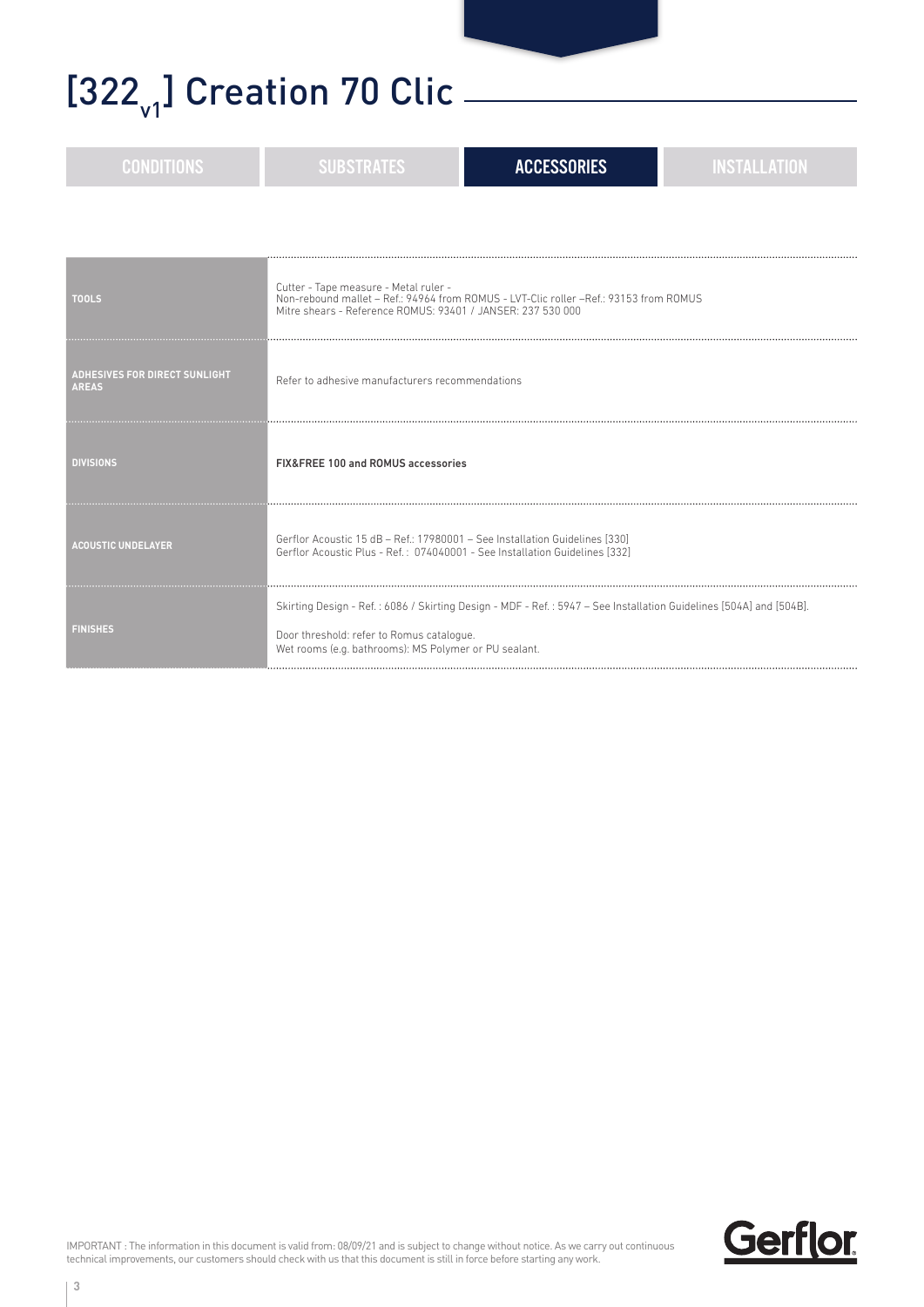## $[322]$ ] Creation 70 Clic  $-$

**4**

• Mix the planks/tiles from several different boxes from the same series.

• The planks/tiles must be oriented in the direction of light or in the direction of traffic.

and do not begin installation without its prior approval.

If handling equipment is used (hand trucks, pallet trucks, trolleys, etc.), the load-bearing area should be glued.

If laying the Creation 70 Clic in supermarkets: refer to the specific Retail Installation Guidelines.

• Perimeter expansion gap: 4-5 mm. At room edges, fixed objects and door threshold. The gap must be covered by a finishing profile. Wet rooms (e.g. bathrooms): MS Polymer or PU sealant under the finishing profile.

**LAYOUT**

- Start laying the planks/tiles in a corner of the room. Move backwards as you lay, with the tongues facing towards you.
- Offset each row ideally by one third of a plank length, or lay them with «hidden joints». In this case, offset the planks by at least 25 cm, and start the second row with the offcut from the last plank of the previous row. Avoid small cuts at the end ot the rows.

Lay the tiles in staggered joint (offset by half a tile).

- In standard sections, the width of the planks/tiles must be > 1/3 plank or 1/2 tile.
- At the end of the rows, the length of planks/tiles must be > 25 cm, particularly at the entrances and doorways.

IMPORTANT : The information in this document is valid from: 08/09/21 and is subject to change without notice. As we carry out continuous

technical improvements, our customers should check with us that this document is still in force before starting any work.







**min. 1/3**











 $1/2$ 







The floor covering should be examined prior to installation for any visible defects. The flooring must belong to the same production batch. If there are any visible defects, please notify GERFLOR

CONDITIONS SUBSTRATES ACCESSORIES INSTALLATION